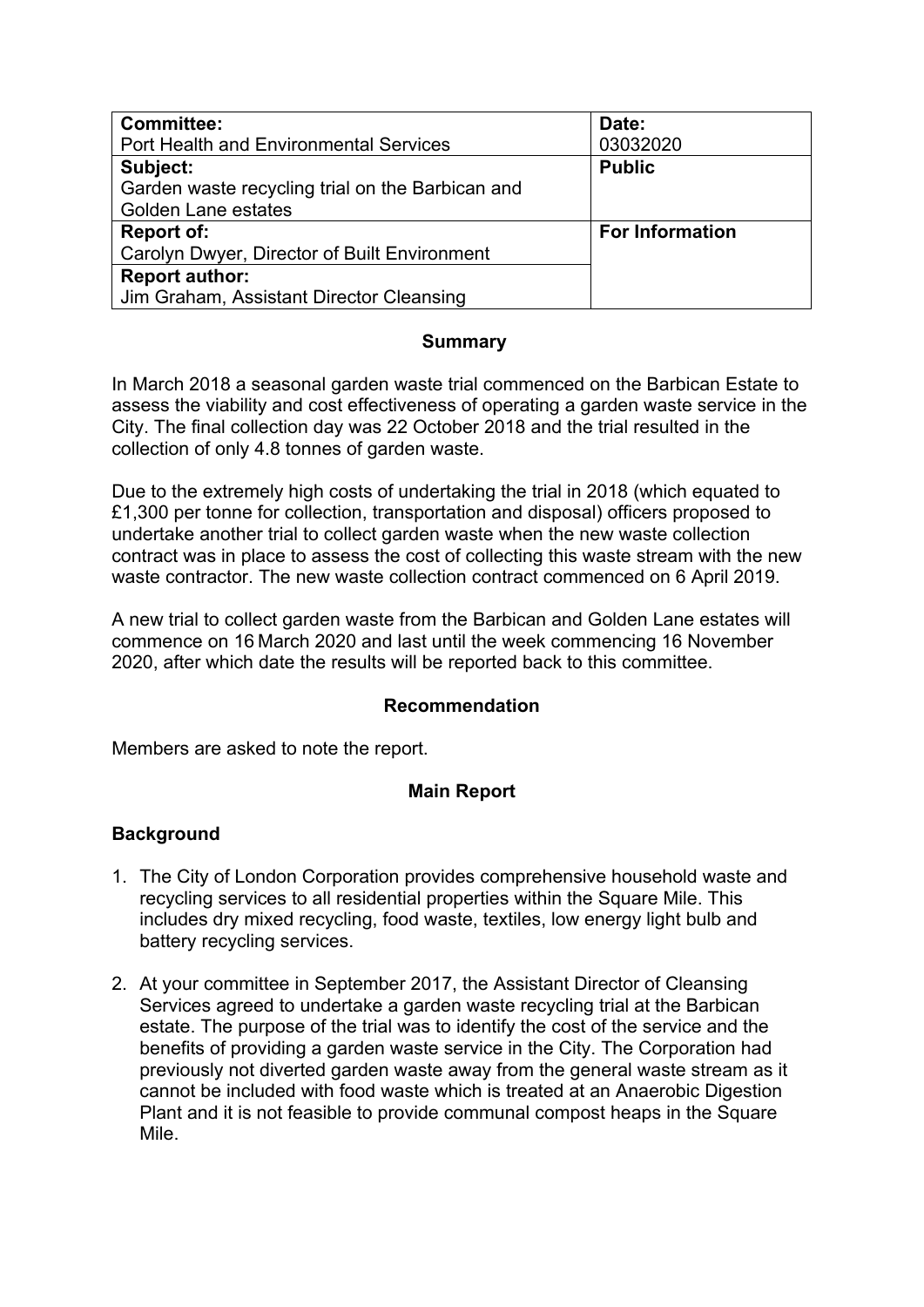- 3. A garden waste collection trial was undertaken on the Barbican estate between March and November 2018 which collected 4.8 tonnes of garden waste. The trial cost £6,500 plus Officer time, equating to a £1,300 per tonne collection, transportation and disposal cost, (by comparison general waste collection, transportation and disposal costs were £245 per tonne). The overall contribution to the recycling rate in 2018 was minimal at 0.17%. The Corporation's Parks and Gardens department collected the garden waste from the designated locations and transported it to the recycling facility at Cringle Dock, Battersea.
- 4. Due to the extremely expensive costs of undertaking the garden waste collection trial on the Barbican estate in 2018, this Committee agreed on 27 November 2018, to revisit the proposal to undertake another garden waste collection trial when "*it's reasonably practical after the new waste collection contract has been mobilised as the new contract may offer different options for the collection and disposal which may reduce the overall costs*."

#### **Current Position**

- 5. The City of London Corporation's new waste collection contract, with Veolia Environmental Services (VES), commenced on 6 April 2019.
- 6. Officers have been in discussion with VES to conduct another garden waste collection trial in 2020 at the Barbican and Golden Lane estates to ascertain whether it's economically viable to collect this waste stream from residential locations as part of the new waste contract.
- 7. Officers have liaised with the Barbican and Golden Lane Estate Officers to gain their agreement to participate in a new garden waste trial this year.
- 8. The same six collection locations on the Barbican Estate which were used in the 2018 trial have again been identified as locations for this year's trial.
- 9. Golden Lane was not involved in the garden waste collection trial previously but are happy to be involved in the 2020 trial. Officers have identified two collection locations on their estate. This means that the garden waste collection trial this year will have a total of eight collection locations on two estates.
- 10.Residents on both estates were sent registration forms to assess interest in participating in the 2020 trial. The survey period was between 6 – 24 January 2020. Residents on both estates were able to register their interest and provide feedback via their estate office, email, post or calling the Corporation Contact Centre.
- 11.Some 194 responses were received from the Barbican estate (approx. 9% of population) with only five responses stating they were not interested in participating in the trial. The response rate was lower at the Golden Lane estate. 29 responses were received (approx. 5% of the estates' population) which included eight respondents who did not want to participate in the trial. At both estates, feedback received included the lack of volume the resident expected to accumulate due to having small balconies, whilst other residents welcomed the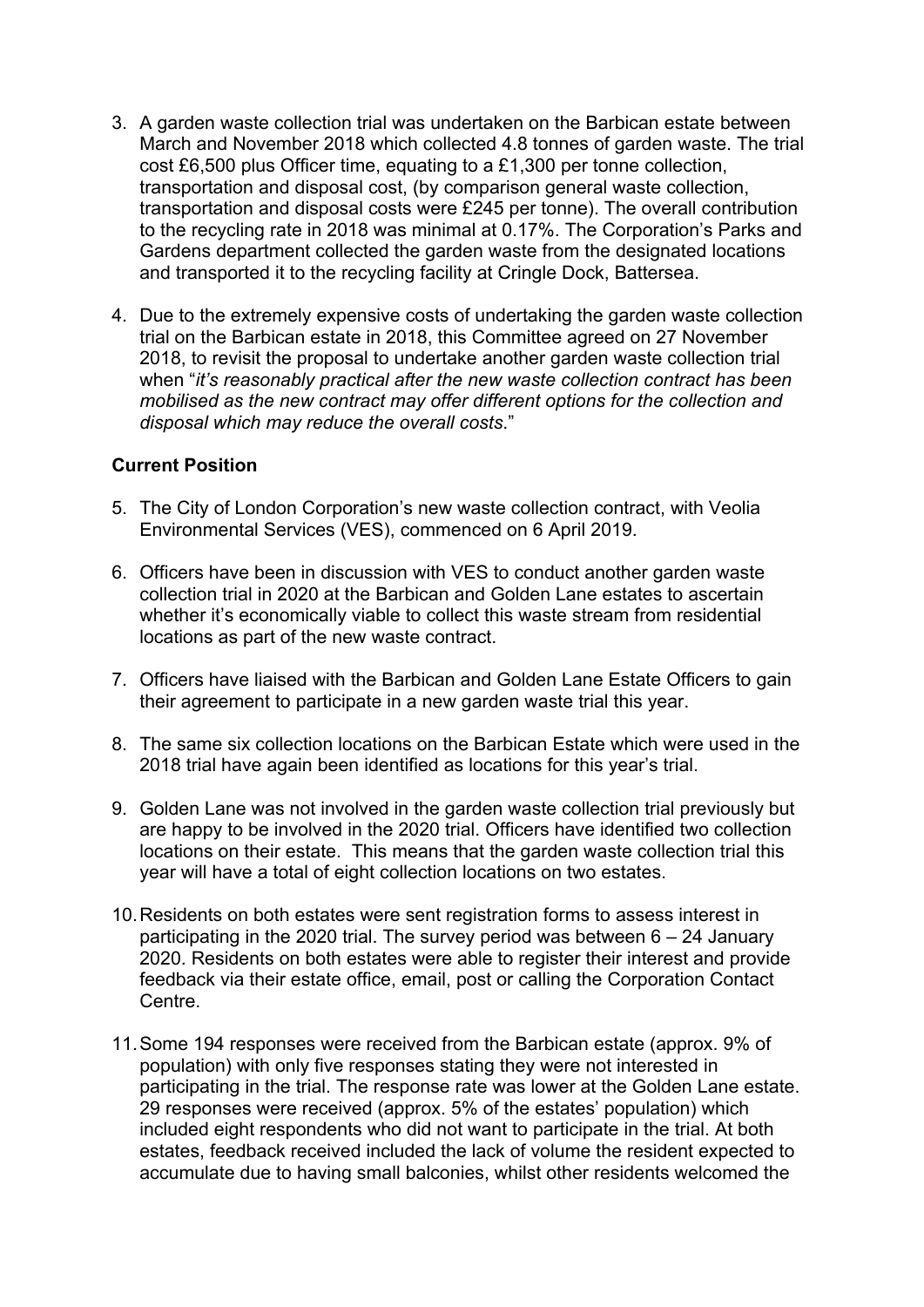initiative. Some respondents from Golden Lane estate stated they donate their garden waste to the estate allotment

12.Anecdotal observations and feedback from the 2018 trial indicated that more residents used the garden waste service than had originally registered for the scheme. However, the tonnage collected in 2018 was disappointingly low.

#### **Proposals**

- 13.Following discussions with VES, who will be collecting, transporting and disposing of the garden waste, the trial will commence on Monday 16 March 2020.
- 14.The 2018 trial had some initial issues with contamination in the waste stream including large volumes of soil, some plastic plant pots and fertilisers which cannot be composted. These were addressed through targeted communications, consisting of letters and emails distributed via the Barbican Estate office as well as posters in the bin stores. Contamination levels became much less of an issue as a result. Officers would seek to replicate this should the same contamination problems arise.
- 15.The 2018 trial showed that the number of bins and frequency of collections increased over the trial to account for demand on the service. The provision of bins and locations will be kept under review throughout the new trial.
- 16.A report detailing the results of the garden waste trial will be provided back to this committee at the end of 2020.
- 17.Costs for the collection service and disposal of the Garden Waste as part of this trial are estimated to be £7,000 these costs will be absorbed into the local risk budget. This figure is for the purposes of the trial and if a decision is made to expand the service or continue it permanently these costs would need to be revisited.

#### **Corporate & Strategic Implications**

18.This project supports the Corporate Strategic Plan to shape outstanding environments. It also aligns with outcome tow of the Responsible Business Strategy and objectives two (Waste Reduction) and objective four (Recycling and Composting) in the Waste Strategy.

#### **Implications**

19.The 2020 trial will take place on the Barbican and Golden Lane estates owing to the geographic proximity to each other. However other estates and private blocks also have balconies where a garden waste service could be of interest. Should the trial be a success, there could be budgetary implications if the garden waste scheme was expanded to other locations in the Square Mile.